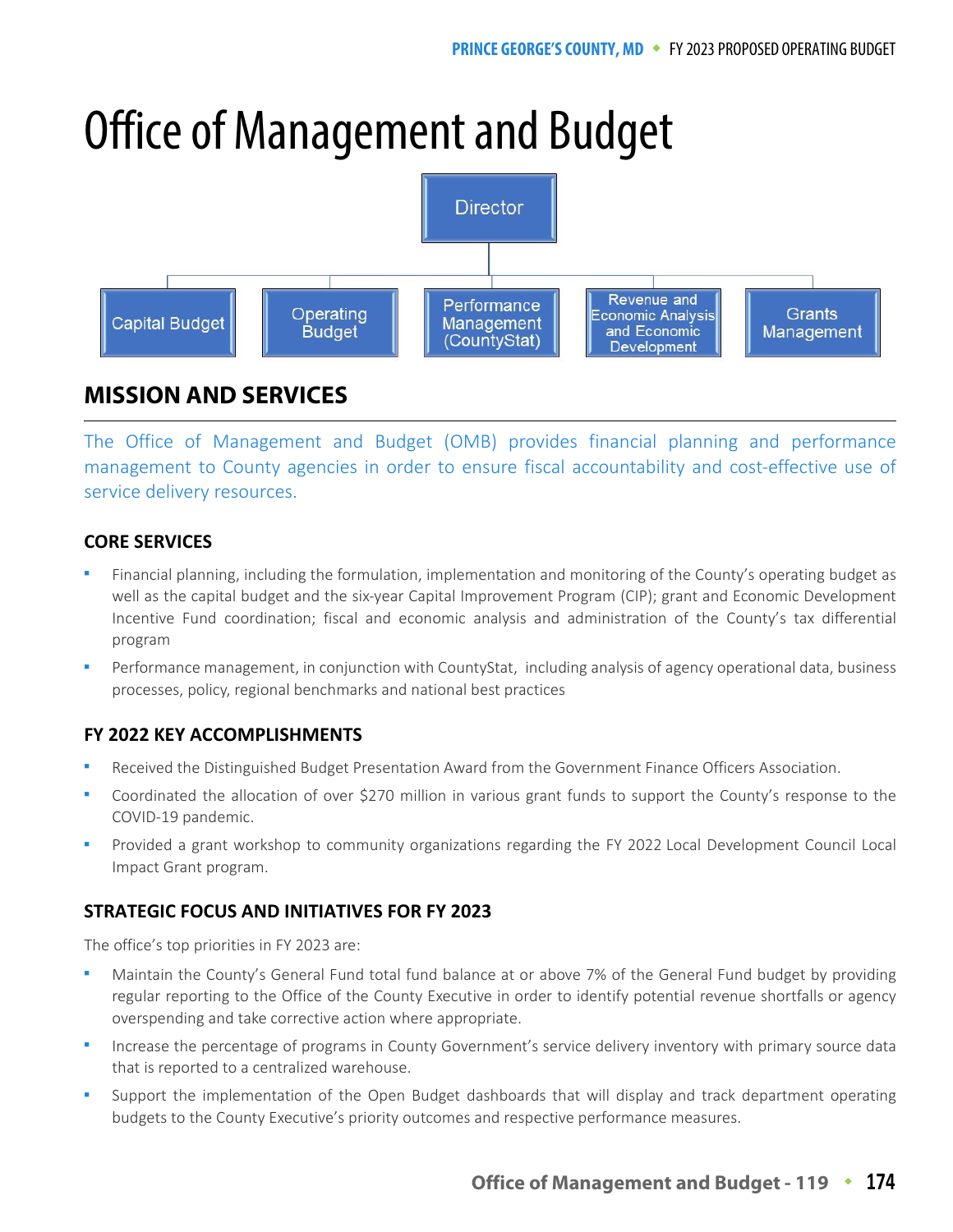# **FY 2023 BUDGET SUMMARY**

The FY 2023 proposed budget for the Office of Management and Budget is \$3,631,400, an increase of \$249,700 or 7.4% over the FY 2022 approved budget.

## **Expenditures by Fund Type**

|                   | <b>FY 2021 Actual</b> |         | FY 2022 Budget |         | FY 2022 Estimate |           | FY 2023 Proposed |           |
|-------------------|-----------------------|---------|----------------|---------|------------------|-----------|------------------|-----------|
| <b>Fund Types</b> | Amount                | % Total | Amount         | % Total | Amount           | % Total   | <b>Amount</b>    | % Total   |
| General Fund      | \$2,831,706           | 100.0%  | \$3,381,700    | 100.0%  | \$3,083,800      | 100.0%    | \$3,631,400      | $100.0\%$ |
| <b>Total</b>      | \$2,831,706           | 100.0%  | \$3,381,700    | 100.0%  | \$3,083,800      | $100.0\%$ | \$3,631,400      | 100.0%    |

#### **Reconciliation from Prior Year**

|                                                                                                                                                                | <b>Expenditures</b> |
|----------------------------------------------------------------------------------------------------------------------------------------------------------------|---------------------|
| <b>FY 2022 Approved Budget</b>                                                                                                                                 | \$3,381,700         |
| <b>Increase Cost: Fringe Benefits</b> — Increase in the fringe benefit rate from 28.1% to 31.7% to align with anticipated costs                                | \$120,800           |
| Increase Cost: Compensation - Mandated Salary Requirements - Annualization of FY 2022 salary adjustments offset<br>by an increase in budgeted salary attrition | 51,100              |
| Add: Compensation — Funding for a previously unfunded Administrative Aide 4G position                                                                          | 49,900              |
| <b>Add: Operating</b> — Increase in contracts to support the cost of editing services                                                                          | 18,000              |
| <b>Increase Cost: Operating - Technology Cost Allocation</b> - Increase in OIT charges based on anticipated countywide costs<br>for technology                 | 14,500              |
| <b>Decrease Cost: Recovery Increase</b> - Increase in recoveries to align with projected costs                                                                 | (4,600)             |
| <b>FY 2023 Proposed Budget</b>                                                                                                                                 | 53,631,400          |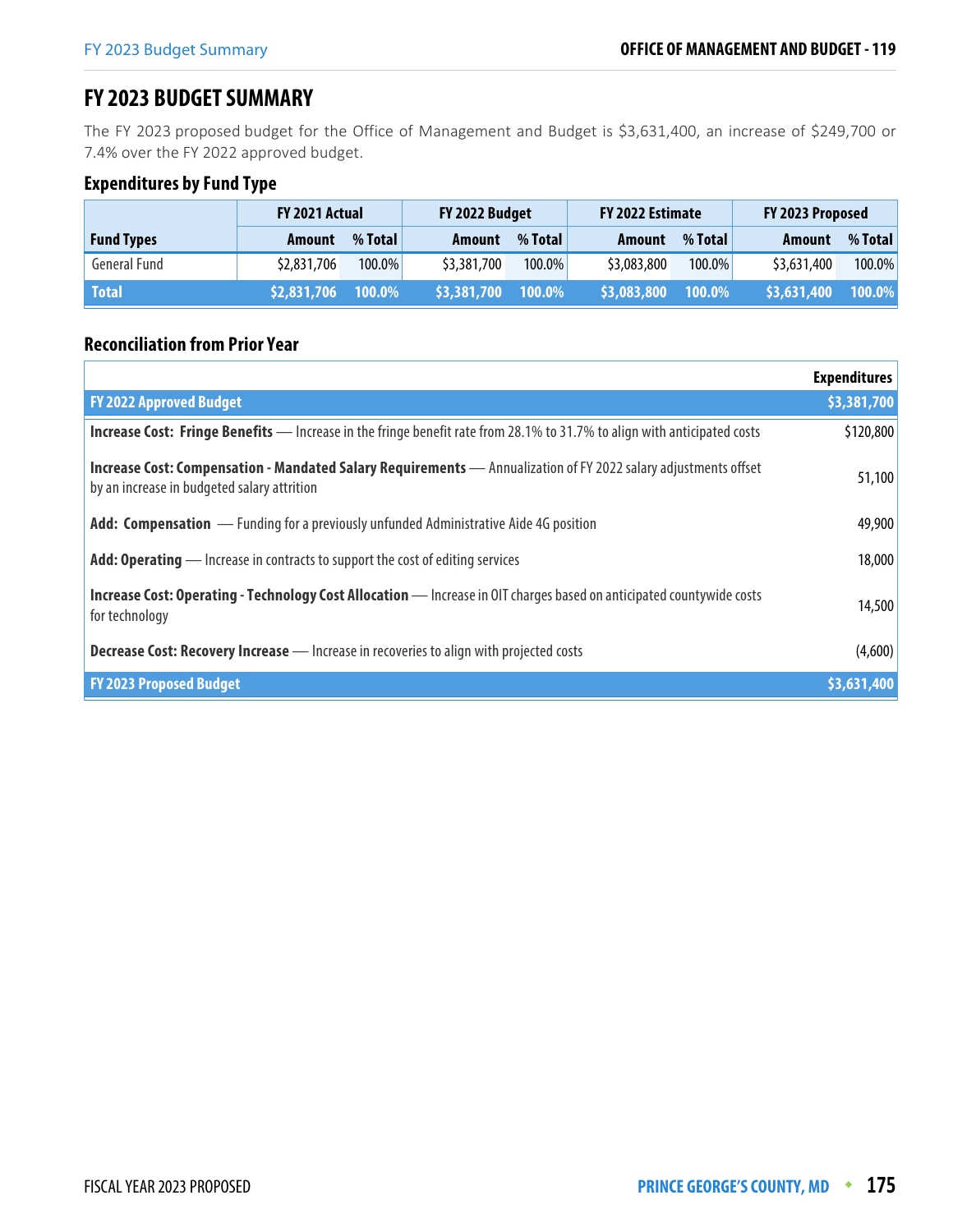# **STAFF AND BUDGET RESOURCES**

| Authorized<br><b>Positions</b> | FY 2021<br><b>Budget</b> | FY 2022<br><b>Budget</b> | FY 2023<br>Proposed | Change<br>FY22-FY23 |
|--------------------------------|--------------------------|--------------------------|---------------------|---------------------|
| <b>General Fund</b>            |                          |                          |                     |                     |
| Full Time - Civilian           | 28                       | 28                       | 28                  | ∩                   |
| Full Time - Sworn              | 0                        | 0                        | 0                   | 0                   |
| Subtotal - FT                  | 28                       | 28                       | 28                  | O                   |
| Part Time                      | 0                        | 0                        | 0                   | U                   |
| <b>Limited Term</b>            | U                        | O                        | $\overline{2}$      | $\overline{2}$      |
|                                |                          |                          |                     |                     |
| <b>TOTAL</b>                   |                          |                          |                     |                     |
| Full Time - Civilian           | 28                       | 28                       | 28                  | $\Omega$            |
| Full Time - Sworn              | U                        | O                        | 0                   | U                   |
| Subtotal - FT                  | 28                       | 28                       | 28                  | U                   |
| Part Time                      | 0                        | 0                        | 0                   | O                   |
| <b>Limited Term</b>            |                          |                          | 2                   | 2                   |

|                                  | FY 2023      |                     |                 |  |
|----------------------------------|--------------|---------------------|-----------------|--|
| Positions By Classification      | Full<br>Time | Part<br><b>Time</b> | Limited<br>Term |  |
| Administrative Aide              |              |                     |                 |  |
| Administrative Assistant         |              |                     |                 |  |
| <b>Budget Aide</b>               |              |                     |                 |  |
| <b>Budget Management Analyst</b> | 21           |                     | 2               |  |
| Deputy Director                  |              |                     |                 |  |
| <b>Director</b>                  |              |                     |                 |  |
| <b>General Clerk</b>             |              |                     |                 |  |
| Programmer/Systems Analyst       |              |                     |                 |  |
| TOTAL                            | 28           |                     |                 |  |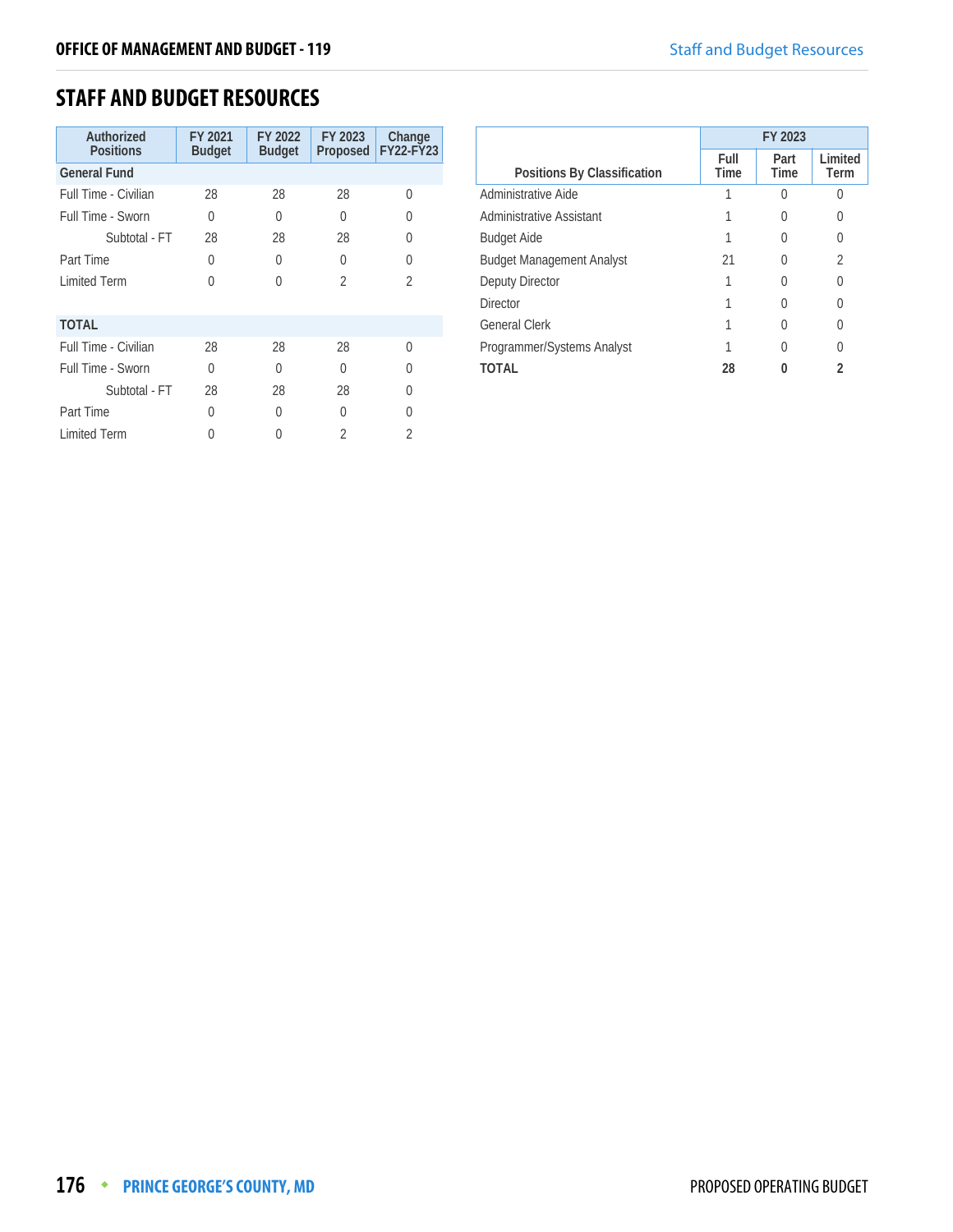|                        | <b>FY 2021</b> |               | <b>FY 2022</b><br><b>FY 2022</b> |                            | <b>Change FY22-FY23</b> |             |
|------------------------|----------------|---------------|----------------------------------|----------------------------|-------------------------|-------------|
| Category               | Actual         | <b>Budget</b> | <b>Estimate</b>                  | FY 2023<br><b>Proposed</b> | Amount $(5)$            | Percent (%) |
| Compensation           | \$2,170,010    | \$2,455,100   | \$2,117,400                      | \$2,556,100                | \$101,000               | 4.1%        |
| <b>Fringe Benefits</b> | 633,761        | 689,900       | 609,800                          | 810,700                    | 120,800                 | 17.5%       |
| <b>Operating</b>       | 227,551        | 434,000       | 427,500                          | 466,500                    | 32,500                  | 7.5%        |
| Capital Outlay         |                |               |                                  |                            |                         |             |
| <b>SubTotal</b>        | \$3,031,322    | \$3,579,000   | \$3,154,700                      | \$3,833,300                | \$254,300               | 7.1%        |
| Recoveries             | (199, 616)     | (197, 300)    | (70, 900)                        | (201, 900)                 | (4,600)                 | 2.3%        |
| <b>Total</b>           | \$2,831,706    | \$3,381,700   | \$3,083,800                      | \$3,631,400                | \$249,700               | 7.4%        |

#### **Expenditures by Category - General Fund**

In FY 2023, compensation expenditures increase 4.1% over the FY 2022 budget primarily due to the annualization of FY 2022 salary adjustments and funding for a previously unfunded Administrative Aide 4G position. Compensation costs include funding for 27 out of 28 full time positions. In addition, two limited term grant funded positions are funded via the American Rescue Plan Act grant program. Fringe benefit expenditures increase 17.5% over the FY 2022 budget to align with projected costs.

Operating expenditures increase 7.6% over the FY 2022 budget primarily due to an increase in the technology allocation charge and funding for a new contractual service. Funding is also allocated for training, printing, general office supplies, interpretation services, membership costs and office equipment.

Recoveries increase 2.5% to an align with anticipated costs.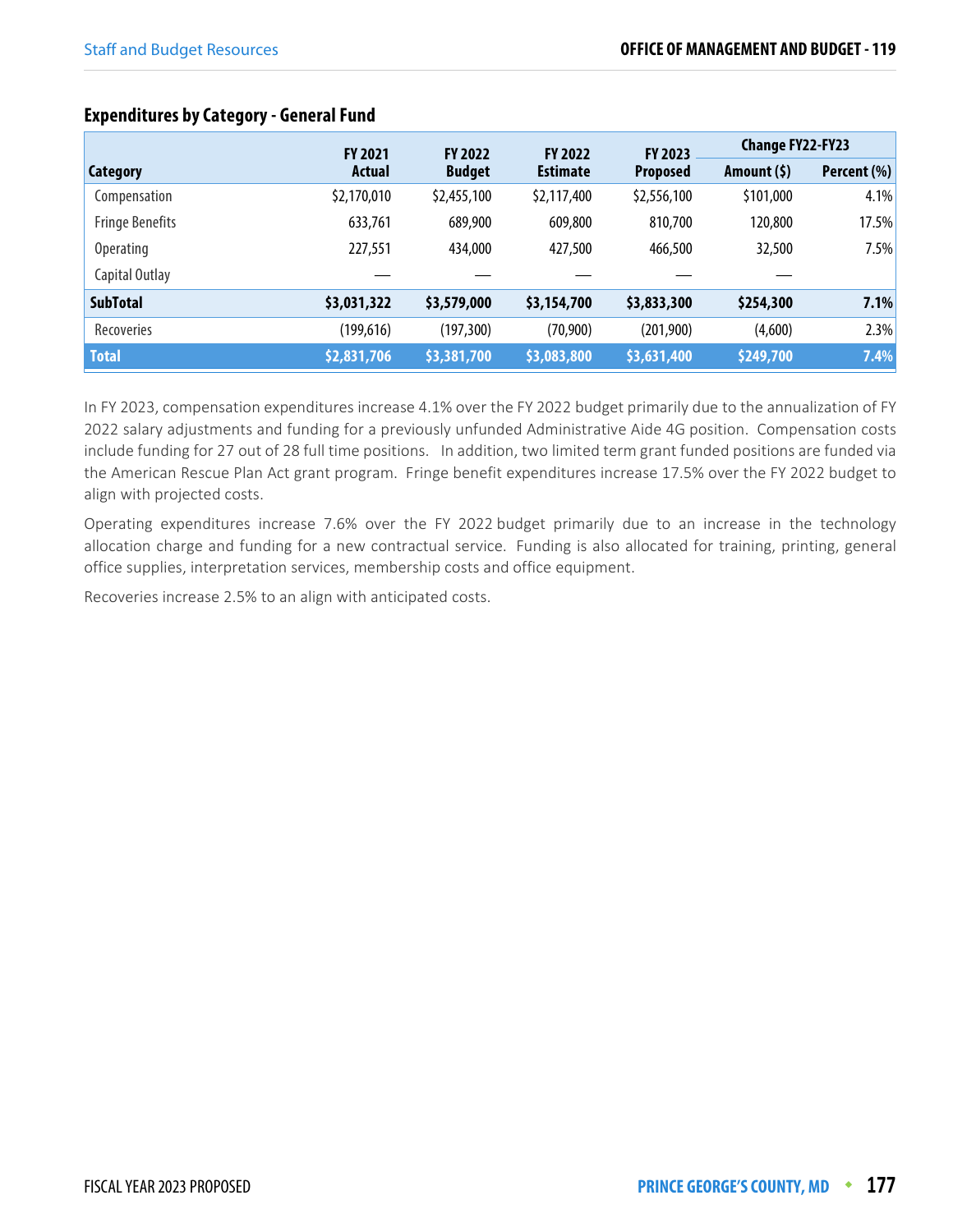# **SERVICE DELIVERY PLAN AND PERFORMANCE**

**Goal 1** — To provide sound financial planning and monitoring of agency operations and expenditures in order to improve the fiscal health of County Government.

**Objective 1.1** – Maintain the County's General Fund balance at or above 7% of the General Fund budget.

| <b>FY 2027</b> | <b>FY 2020</b> | <b>FY 2021</b> | <b>FY 2022</b>   | <b>FY 2023</b>   | Trend |
|----------------|----------------|----------------|------------------|------------------|-------|
| Target         | Actual         | Actual         | <b>Estimated</b> | <b>Projected</b> |       |
| 7%             | 12%            | 14%            | 12%              | 11%              | ⇔     |

#### **Trend and Analysis**

The percentage of total expenditures that reside in the County's fund balance is a critical indicator of the County's fiscal well-being, sustainability and a significant factor in maintaining the County's AAA bond ratings. It also provides critical protection against financial risk due to the County's limited ability to generate revenue as a result of charter-mandated and State-imposed tax caps or restrictions. The County's 5% charter mandated restricted reserve and 2% policy required committed operation reserve were established to control the County's exposure to financial risks and provide reserves in the event of emergencies.

The County has successfully kept its General Fund balance above 7% of its annual budget; however this is at risk due to slowed growth resulting from the negative impact of the COVID-19 pandemic on County revenues and growing expenditure pressures. Fund balances are achieved through prudent revenue forecasting, effective expenditure monitoring and the application of sound fiscal policies (such as limiting use of fund balance to one-time nonrecurring expenditures). The County continues to have a structural imbalance arising from the mismatch between limited revenue growth and significant service delivery cost increases. This is largely driven by an expansion in base budget costs such as personnel compensation and fringe benefits based on collective bargaining agreements. Multi-year fiscal planning including projections for operating budget levels in future fiscal years will be restored and expanded in order to execute a plan to reconcile the structural balance between revenues and expenditures.

\*Note: In FY 2021, the County implemented a new contracting review system. In the new process, OMB is not a reviewer through the workflow process. Therefore, "Contracts processed for all funds" will no longer be an output measure tracked for the Office.

| <b>Measure Name</b>                                                                                         | <b>FY 2019</b><br>Actual | <b>FY 2020</b><br>Actual | <b>FY 2021</b><br>Actual | <b>FY 2022</b><br><b>Estimated</b> | FY 2023<br>Projected |
|-------------------------------------------------------------------------------------------------------------|--------------------------|--------------------------|--------------------------|------------------------------------|----------------------|
| <b>Resources (Input)</b>                                                                                    |                          |                          |                          |                                    |                      |
| Operating budget analysts                                                                                   |                          | 6                        | 11                       | 12                                 | 16                   |
| <b>Workload, Demand and Production (Output)</b>                                                             |                          |                          |                          |                                    |                      |
| Position requests processed for all funds                                                                   | 1,114                    | 1,560                    | 1,296                    | 1,713                              | 1,600                |
| Contracts processed for all funds                                                                           |                          | 508                      | 0                        | 0                                  | $\bf{0}$             |
| Travel requests received for all funds                                                                      | 831                      | 604                      | 269                      | 462                                | 700                  |
| <b>Quality</b>                                                                                              |                          |                          |                          |                                    |                      |
| <b>Recipient of Government Financial Officers</b><br>Association Distinguished Budget Presentation<br>Award | yes                      | yes                      | yes                      | yes                                | yes                  |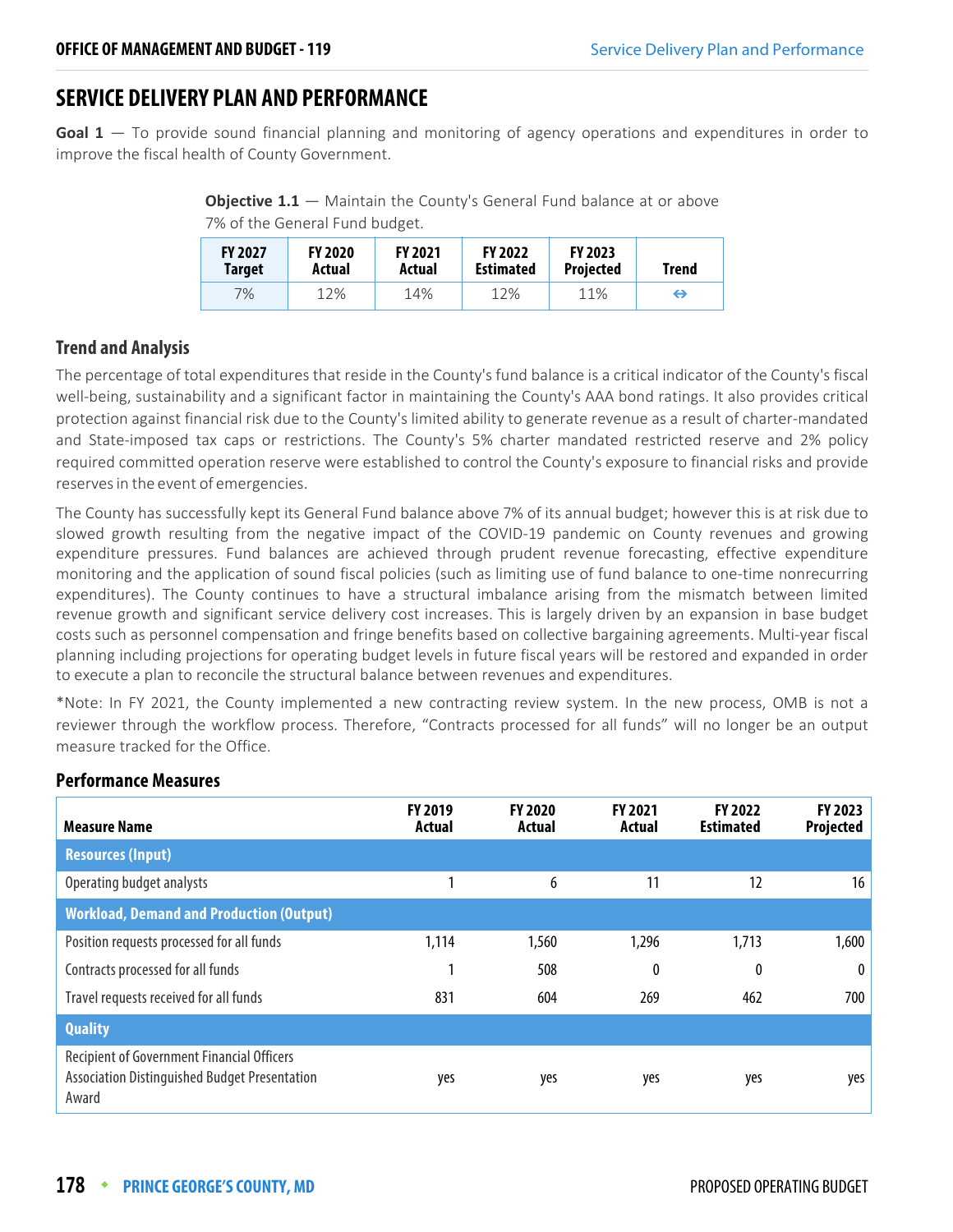| Measure Name                                                                                                           | <b>FY 2019</b><br>Actual | <b>FY 2020</b><br>Actual | <b>FY 2021</b><br><b>Actual</b> | <b>FY 2022</b><br><b>Estimated</b> | FY 2023<br>Projected |
|------------------------------------------------------------------------------------------------------------------------|--------------------------|--------------------------|---------------------------------|------------------------------------|----------------------|
| Variance of the General Fund budget and actual<br>expenditures (negative numbers indicate<br>overspending)             | 3%                       | 4%                       | 3%                              | $-12%$                             | 0%                   |
| Variance between actual and budgeted General Fund<br>revenues (negative numbers indicate lower revenue<br>collections) | 1%                       | $-3\%$                   | $0\%$                           | 13%                                | 0%                   |
| <b>Impact (Outcome)</b>                                                                                                |                          |                          |                                 |                                    |                      |
| General Fund budget that is in fund balance                                                                            | 14%                      | 12%                      | 14%                             | 12%                                | 11%                  |

**Objective 1.2** – Maintain grant budgets availability at fewer than 10 business days after submission to OMB.

| <b>FY 2027</b> | <b>FY 2020</b> | <b>FY 2021</b> | <b>FY 2022</b>   | <b>FY 2023</b>   | <b>Trend</b> |
|----------------|----------------|----------------|------------------|------------------|--------------|
| <b>Target</b>  | Actual         | Actual         | <b>Estimated</b> | <b>Projected</b> |              |
| 5.0            | 6.0            | 6.0            | 6.0              | 6.0              | ⇔            |

#### **Trend and Analysis**

The agency is responsible for financial planning and ensuring that financial resources are available for agencies to utilize for their business operations. This metric reflects the duration of time between an agency forwarding the Notice of Grant Award to OMB and the subsequent loading of grant funds into the SAP system. In FY 2020 and FY 2022, the agency experienced an increase in this measurement due to staffing changes as well as a substantial increase in funding received related to addressing the COVID-19 pandemic. While the overall performance remains at fewer than 10 business days, the Office is taking the necessary measures to fill vacant positions to address the overall workload for staff.

| <b>Measure Name</b>                                          | FY 2019<br>Actual | <b>FY 2020</b><br><b>Actual</b> | <b>FY 2021</b><br>Actual | <b>FY 2022</b><br><b>Estimated</b> | FY 2023<br>Projected |
|--------------------------------------------------------------|-------------------|---------------------------------|--------------------------|------------------------------------|----------------------|
| <b>Resources (Input)</b>                                     |                   |                                 |                          |                                    |                      |
| Grant analysts                                               | 9                 | 6                               | 11                       | 12                                 | 16                   |
| <b>Workload, Demand and Production (Output)</b>              |                   |                                 |                          |                                    |                      |
| Agency trainings completed                                   |                   |                                 | $\mathbf{0}$             | $\overline{2}$                     |                      |
| Grant supplementals completed                                | 1                 | 2                               | 6                        | 4                                  | 4                    |
| Grant awards created                                         | 210               | 204                             | 213                      | 198                                | 221                  |
| Grant funds appropriated from external sources<br>(millions) | \$180.6           | \$215.0                         | \$287.0                  | \$313.7                            | \$229.6              |
| General funds used as a match for grant funds<br>(millions)  | \$2.2             | \$2.0                           | \$2.1                    | \$10.7                             | \$3.5                |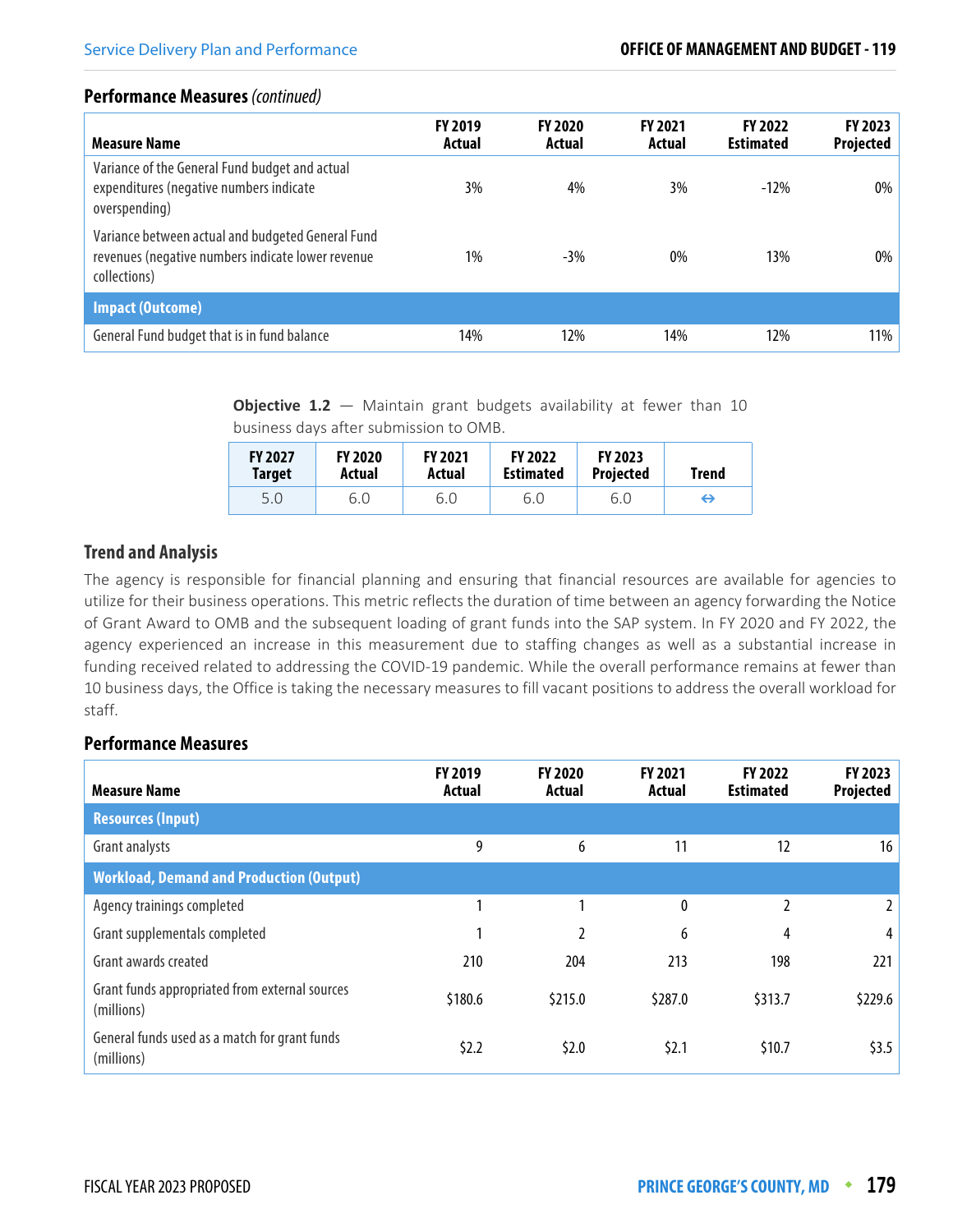| <b>Measure Name</b>                                                                                      | <b>FY 2019</b><br>Actual | <b>FY 2020</b><br>Actual | <b>FY 2021</b><br>Actual | <b>FY 2022</b><br><b>Estimated</b> | <b>FY 2023</b><br>Projected |
|----------------------------------------------------------------------------------------------------------|--------------------------|--------------------------|--------------------------|------------------------------------|-----------------------------|
| <b>Efficiency</b>                                                                                        |                          |                          |                          |                                    |                             |
| Grants monitored per analyst                                                                             |                          | 34                       | 8                        | 8                                  | 8                           |
| <b>Impact (Outcome)</b>                                                                                  |                          |                          |                          |                                    |                             |
| Days for grant budget to be available upon<br>submission to the Office of Management and Budget<br>(OMB) | 5.5                      | 6.0                      | 6.0                      | 6.0                                | 5.0                         |

**Objective 1.3** — Maintain the County's annual debt service payment at or below 8% of the General Fund County source revenues.

| <b>FY 2027</b> | <b>FY 2020</b> | <b>FY 2021</b> | <b>FY 2022</b>   | <b>FY 2023</b>   | Trend |
|----------------|----------------|----------------|------------------|------------------|-------|
| <b>Target</b>  | Actual         | Actual         | <b>Estimated</b> | <b>Projected</b> |       |
| 8%             | 6.4%           | 6.7%           | 7.3%             | 7.7%             | ⇔     |

#### **Trend and Analysis**

The County's fiscal policy requires that the ratio of debt service costs to General Fund County source revenues does not exceed 8%. It is anticipated that the County will reach this target by the end of FY 2024 due to slower economic growth as the economy recovers from the COVID-19 pandemic and growing debt costs associated with the capital program. The trend is growing due to the extensive Board of Education modernization plan that is estimated to cost over eight billion dollars over the span of 20 years. The County has several expensive capital improvement projects that are underway such as the public safety driver training and gun range, significant building improvements at the Community College, a new Regional Health and Human Services Center and infrastructure improvements in the County.

In recent years, debt service payments have benefited from bond premiums, therefore lowering overall debt costs. Also, the County has used other revenue sources such as public safety surcharge revenues to support the cost of many public safety capital projects thereby reducing the need to pay for debt costs over a 20 year period. Additionally, the County has partnered with the school system to implement their alternative school construction financing program. This program will identify different methods to deliver and meet the extensive infrastructure needs of the school system while reducing overall costs. As the capital program expands, the Office will continue to monitor the County's debt affordability and prioritize CIP projects within a long-term strategic framework in collaboration with all stakeholders.

| <b>Measure Name</b>                                                   | <b>FY 2019</b><br>Actual | <b>FY 2020</b><br>Actual | <b>FY 2021</b><br>Actual | <b>FY 2022</b><br><b>Estimated</b> | <b>FY 2023</b><br>Projected |
|-----------------------------------------------------------------------|--------------------------|--------------------------|--------------------------|------------------------------------|-----------------------------|
| <b>Resources (Input)</b>                                              |                          |                          |                          |                                    |                             |
| Capital budget analysts                                               | 9                        | 6                        | 10                       | 11                                 | 15                          |
| <b>Workload, Demand and Production (Output)</b>                       |                          |                          |                          |                                    |                             |
| Capital projects authorized                                           | 335                      | 366                      | 371                      | 418                                | 420                         |
| New capital projects                                                  | 38                       | 47                       |                          | 11                                 | 9                           |
| Projects supported by general obligation (GO) bonds<br>in budget year | 63                       | 81                       | 74                       | 109                                | 63                          |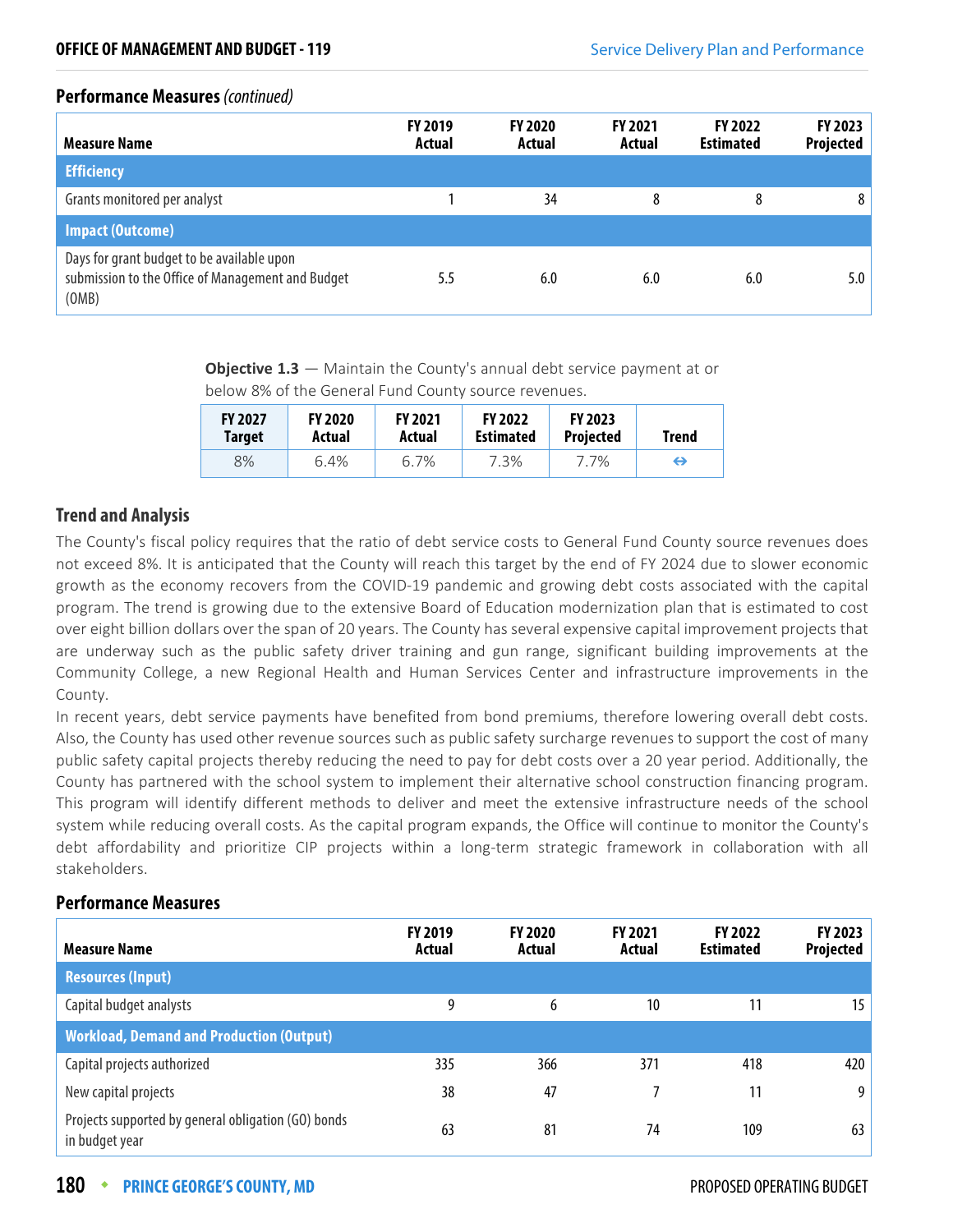| <b>Measure Name</b>                                                                  | <b>FY 2019</b><br>Actual | <b>FY 2020</b><br>Actual | FY 2021<br>Actual | <b>FY 2022</b><br><b>Estimated</b> | FY 2023<br>Projected |
|--------------------------------------------------------------------------------------|--------------------------|--------------------------|-------------------|------------------------------------|----------------------|
| General obligation bond sales                                                        |                          |                          |                   |                                    |                      |
| General obligation bond sales (millions)                                             | \$271.7                  | \$251.8                  | \$473.9           | \$347.0                            | \$255.4              |
| <b>Impact (Outcome)</b>                                                              |                          |                          |                   |                                    |                      |
| Debt service expenditures (millions)                                                 | \$126.1                  | \$132.9                  | \$150.1           | \$162.9                            | \$179.4              |
| Annual debt service as a percentage of General Fund<br><b>County Source revenues</b> | 6.1%                     | 6.4%                     | 6.7%              | 7.3%                               | 7.7%                 |

**Goal 2** — To provide analysis of agency operations and services in order to improve the effectiveness and efficiency of service delivery.

| <b>Objective 2.1</b> $-$ Increase the County's on-time service delivery rate. |               |               |         |               |  |  |
|-------------------------------------------------------------------------------|---------------|---------------|---------|---------------|--|--|
| P1I A A B                                                                     | <b>EVARDA</b> | <b>EVARDA</b> | P112222 | <b>EVAAAA</b> |  |  |

| <b>FY 2027</b><br>Target | <b>FY 2020</b><br>Actual | <b>FY 2021</b><br>Actual | <b>FY 2022</b><br><b>Estimated</b> | <b>FY 2023</b><br><b>Projected</b> | Trend |
|--------------------------|--------------------------|--------------------------|------------------------------------|------------------------------------|-------|
| 98%                      | 83%                      | 0%                       | 90%                                | 95%                                | ⊖     |

#### **Trend and Analysis**

A project was undertaken in fiscal year 2021 to streamline the customer service request system and transition it into a new modality that is easier for residents and County employees to use. As a result, the number of service request types was drastically reduced. Because this transition is still in progress and data continues to change, the Office will not be providing fiscal year 2021 actual data for "Countywide customer service requests closed on-time (excludes bulky trash)." OMB hopes to resume tracking once the new system is completely established and all County agencies responsible for servicing customer service requests have been trained in the usage of the new system.

| <b>Measure Name</b>                                          | <b>FY 2019</b><br>Actual | <b>FY 2020</b><br>Actual | <b>FY 2021</b><br>Actual | <b>FY 2022</b><br><b>Estimated</b> | FY 2023<br>Projected |
|--------------------------------------------------------------|--------------------------|--------------------------|--------------------------|------------------------------------|----------------------|
| <b>Resources (Input)</b>                                     |                          |                          |                          |                                    |                      |
| Performance management analysts                              | 2                        | 3                        | 3                        | 2                                  | 3                    |
| <b>Workload, Demand and Production (Output)</b>              |                          |                          |                          |                                    |                      |
| Agencies participating in performance management             | 35                       | 35                       | 35                       | 35                                 | 35 <sub>5</sub>      |
| <b>Public datasets</b>                                       | 30                       | 30                       | 31                       | 31                                 | 31                   |
| Client projects                                              | 12                       | 10                       | 12                       | 10                                 | 10                   |
| Service request types analyzed                               | 220                      | 225                      | 40                       | 40                                 | 40                   |
| Key performance indicators (KPI) analyzed                    | 0                        | 27                       | 27                       | 30                                 | 30                   |
| <b>Efficiency</b>                                            |                          |                          |                          |                                    |                      |
| Participating agencies per performance management<br>analyst | 18                       | 14                       | 14                       | 20                                 | 20                   |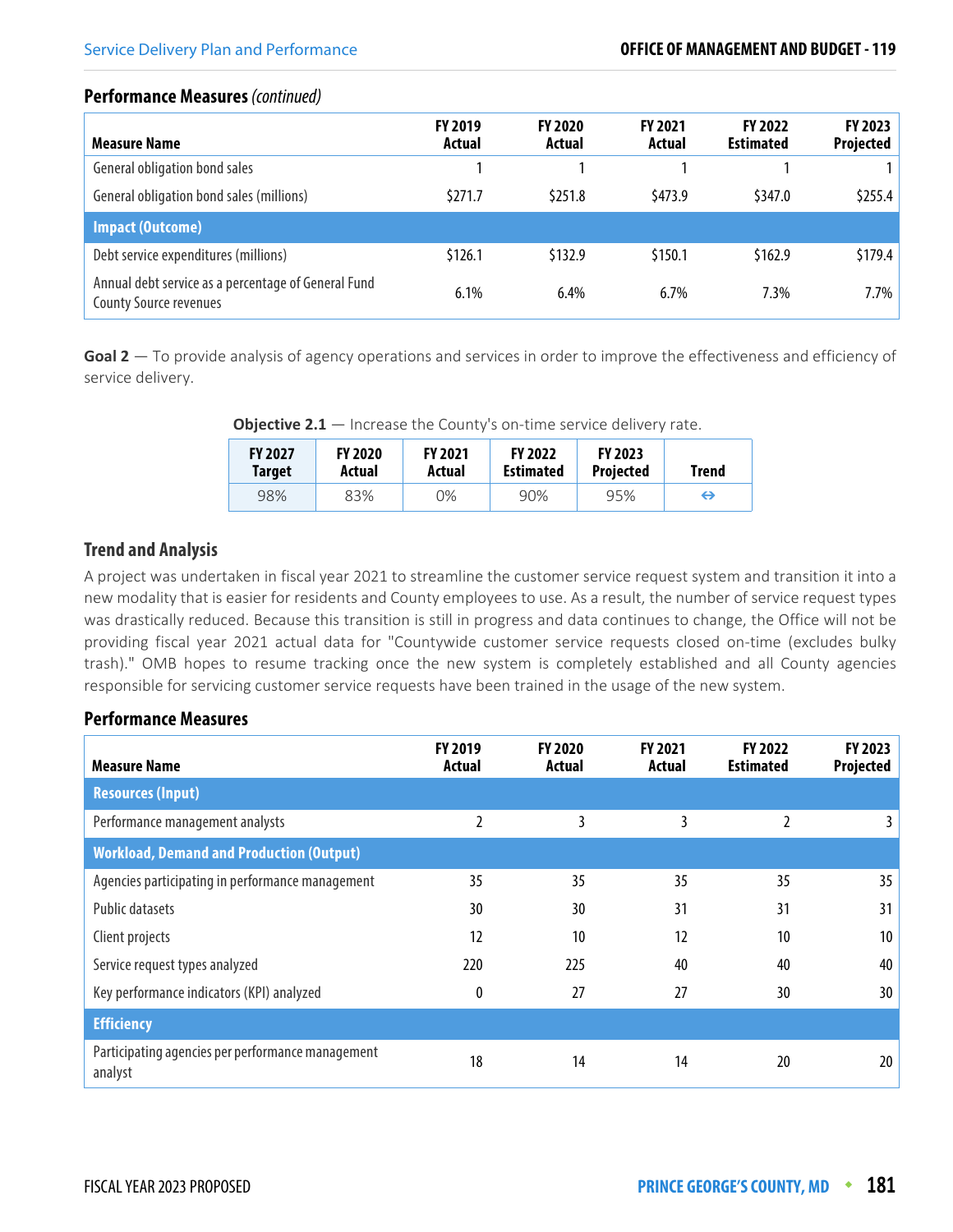| Measure Name                                                                   | <b>FY 2019</b><br>Actual | <b>FY 2020</b><br>Actual | <b>FY 2021</b><br>Actual | <b>FY 2022</b><br><b>Estimated</b> | <b>FY 2023</b><br><b>Projected</b> |
|--------------------------------------------------------------------------------|--------------------------|--------------------------|--------------------------|------------------------------------|------------------------------------|
| Client reports submitted on-time                                               | 100%                     | 90%                      | 89%                      | 90%                                | $90\%$                             |
| Impact (Outcome)                                                               |                          |                          |                          |                                    |                                    |
| Countywide customer service requests closed on-<br>time (excludes bulky trash) | 82%                      | 83%                      | 0%                       | 90%                                | 95%                                |